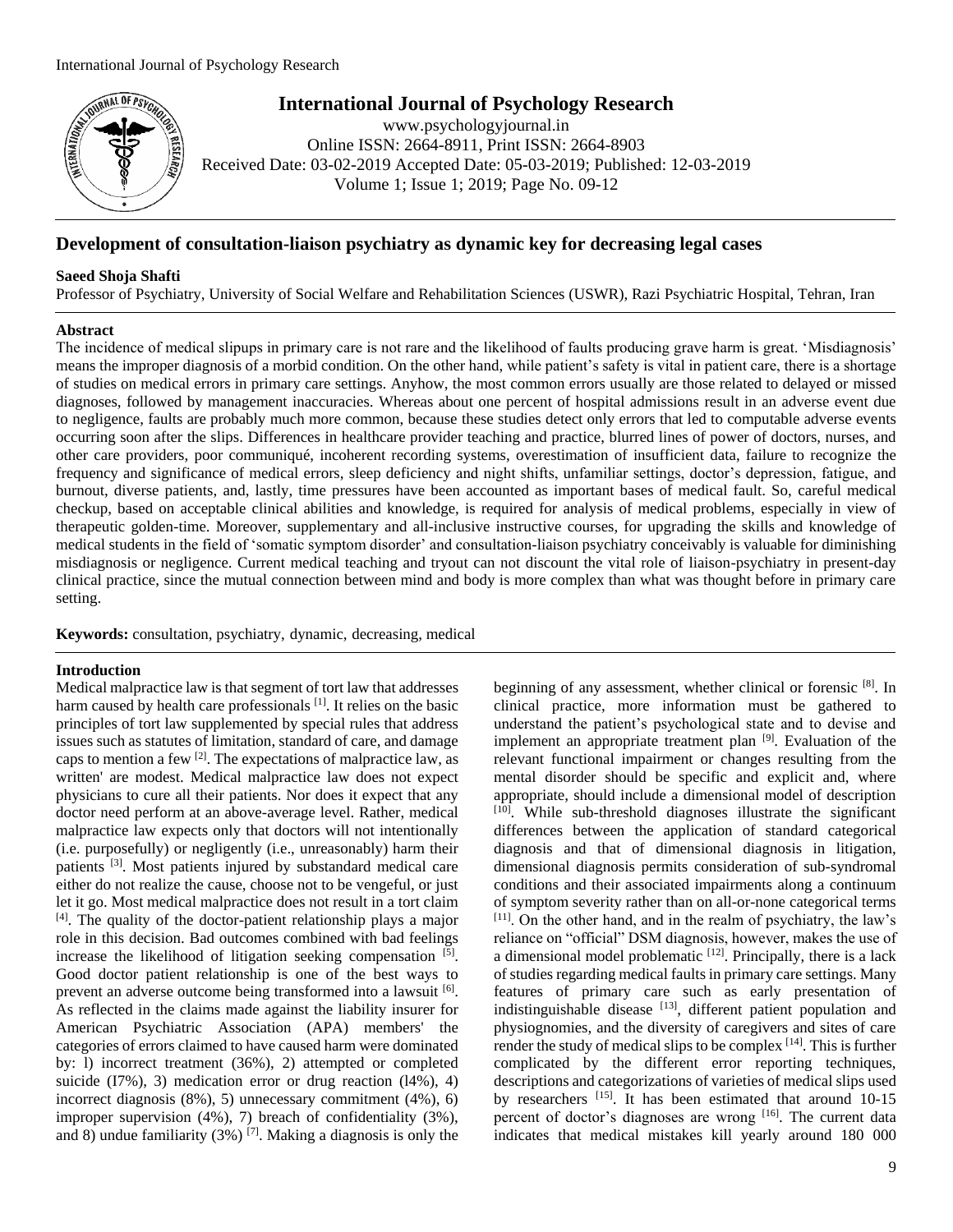individuals in hospitals. If these implications are exact, the present health care system can be accounted, as well, as a community health threat [17], and the existing scheme of medical negligence or misconduct does a poor job as regards the wellbeing of patients [18]. All of the following examples, which have been chosen in this regard, have been diagnosed initially and unreasoningly, by at least one neurologist or internist as conversion disorder and referred to psychiatric facilities. So, most of them have been turned finally into a forensic issue. Names, dates and locations have been omitted totally to keep the confidentiality of the cases.

### **Clinical Examples**

**i.** A thirty-seven years old male technician had been referred to a consultant psychiatrist, due to depression, anxiety, sleep problems, breathlessness and slight weight loss, in the last few months. Although annoying environmental and occupational stresses were manifest in his past and present history, investigation regarding a sudden pleural effusion in him resulted to no reasonable cause or diagnosis. Because the patient did not appear, at all, to be anxious about that and based on the aforementioned stressors and/or symptoms, Fluoxetine (20-40 mg daily) had been prescribed for him with a probable diagnosis of mixed anxiety-depressive disorder. After a few weeks and despite acceptable amelioration of psychological symptoms and the subjective sense of wellbeing, however, losing weight had not been stopped, and since its degree or rapidity was more the SSRI's recognized adverse effect (as a weight reducer), thus he was referred once more to a pulmonary center for a new consultation and examination. After new clinical examination, chest radiography, computed tomography scan of the chest and plural biopsy, the patient was diagnosed as a case of Mesothelioma, and accordingly had been referred to a general hospital.

**ii.** A thirty-six years old obsessive male worker with complains of depression, anxiety, lack of energy, loss of appetite, sleep problems, and trivial physical weakness and negligible weight loss during the last few months, had been referred for a psychiatric consultation. There was obvious history of bothersome professional distresses and multiple family clashes in the past few months, in advance of beginning of the aforementioned sickness. The routine laboratory and physical examination by an internist, although suitable, was indecisive. So, he was prescribed Clomipramine (50-75 mg/day) for a plausible diagnosis of mixed anxiety-depressive disorder. But despite reasonable improvement of symptoms mild weakness and lack of energy did not respond similarly. Hence, after a few weeks he had been referred for an extra psychiatric consultation, and this time after a new physical examination, due to existence of an asymmetrical but true weakness and aching in the upper and lower limbs, absence of rational ideations of depression and to some extent chronological antecedence of somatic symptoms as against psychiatric symptoms, he was refereed to a rheumatologic service for a new inspection. After clinical evaluation, chest radiography, computed tomography scan of the chest, and total body imaging (Bone scanning), the primary diagnosis of Metastatic Bone Tumor had been identified for him. In view of that, the aforesaid weakness of the limbs could be due to systemic symptoms of malaise, anorexia, cachexia, weight loss and bone

pain, due to metastatic extra-pulmonary manifestations of small cell (oat cell) carcinoma of the lung, which was his primary suspicious cause of malignancy.

**iii.** A thirty-eight years old male patient had been referred to a psychiatric hospital due to suspiciousness, aggressiveness, movement problems and disturbed sleep. When he was eighteen years old, he had been identified as a case of bipolar disorder due to comparable profile of symptoms, except than movement problems, which had been presented during the last two years. Throughout the last decades a number of medications, like conventional antipsychotics and mood stabilizers had been prescribed for him. Last year he had been hospitalized in another psychiatric hospital due to his increasing movement difficulties, which had been allocated at that time to 'antipsychotic induced movement disorder' by a consultant neurologist, and so had been tried to be managed dopaminergic drugs like Levodopa – Carbidopa (Sinemet) (750-1000 milligram per day), Amantadine (200 milligrams per day), and also Trihexyphenydil (6 milligrams per day). But lack of efficiency and consequent worsening of the problem was evident. Upon the new admission and after a new clinical checkup a mild to moderate instable rigidity and tremor, in the upper and lower limbs, was palpable, which had caused clumsiness and unsteady gait, correspondingly. Also, some problems regarding swallowing solid foods and fluent talking had been displayed, in addition to a fixed stare, smiling expression and drooling. So, another neurologic consultation had been requested by the psychiatrist. The earlier 'antipsychotic induced movement disorder' had been confirmed again by the second consultant neurologist, who, also, proposed 'Tardive Parkinsonism' as a probable differential diagnosis. Due to lack of efficacy of the aforesaid managements, in spite of discontinuation of prescribed antipsychotic (Quetiapine 75 milligram per day), Electroconvulsive therapy (ECT) was started, which terminated after 5 sessions, due to mild fever and absence of remarkable result. Nevertheless, due to refractoriness of movement problems against the suggested managements, their unstable progress and perseverance in spite of cessation of neuroleptics, and a long gap (around eighteen years) between the prescription of antipsychotics and emergence of movement symptoms, an additional neurologic consultation had been requested for the patient. This time, a suspicious level of serum ceruloplasmin level (23 mg/dl), low serum level of copper (76 microgram/dl), and increased urinary copper excretion (153 microgram Cu in 24 h) had been found. MRI scan, as well, had revealed decreased signal intensity (hypo-density) in the Striatum and Superior Colliculi, and increased signal intensity in the Midbrain Tegmentum (except for Red Nucleus) and in the Lateral Substantia Nigra (Reticular Zone). So, diagnosis of Wilson's disease (Hepato-Lenticular Degeneration) had been proposed for the patient and he had been transferred to a neurologic facility for a more complete survey and treatment.

#### **Discussion**

In Forensic medicine medical malpractice Generally has been defined as 'the failure to exercise the degree of skill in diagnosis or treatment that reasonably can be expected from one licensed and holding oneself out as a physician under the circumstances of a particular case' that directly causes harm to a patient [19]. Forensic medicine, forensic pathology, and legal medicine are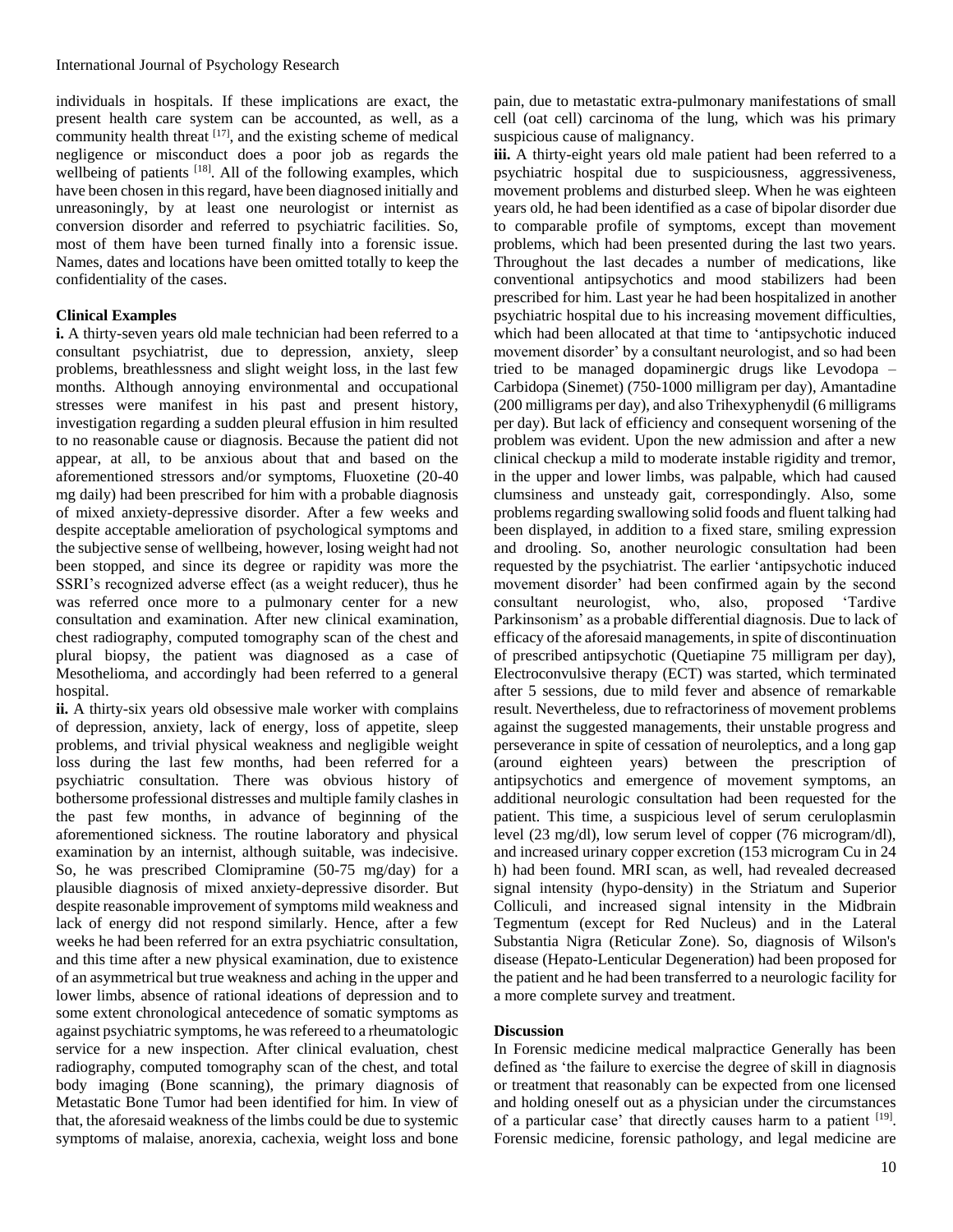terms used interchangeably throughout the world [20]. Subthreshold conditions in medicine and psychiatry are common and often cause significant impairments. For example, in medicine, a patient may have some, but not all, of the clinical symptoms necessary for a clinician to make a diagnosis of migraine headache but is, nonetheless, debilitated by the pain [21]. The threshold for treatment intervention generally is severity of symptoms or impairment in function, not whether every diagnostic criterion has been met. If treatment does differ, the clinician has the option over time to change treatment recommendations in response to the evolution or remission of the patient's disorder [22]. Thus, diagnosis may direct evaluators toward closer examination of the range of symptoms associated with that diagnosis and with the functional impairments and specific capacities that are legally relevant. Similarly, the use of diagnosis can limit unsupportable conclusions regarding an individual's past mental status or degree of functional impairment <sup>[23]</sup>. Many of the problems regarding misdiagnosis in psychiatry are in the realm of neuropsychiatry. Forensic neuropsychiatric competency may be optimally accomplished by undertaking formal training in both forensic psychiatry and neuropsychiatry. However, many psychiatrists may not have those options [11]. Training in the area of neuropsychological testing is an area of psychiatric education in great need of attention that is likely to become even more important as progress in the neurosciences continues to influence the nature of psychiatric practice [12]. Then again, the vast majority of medical errors result from faulty systems and poorly designed processes versus poor practices or incompetent practitioners <sup>[24]</sup>. Practitioner risk factors include fatigue [25], depression and burnout [13]. Factors related to the clinical setting include diverse patients, unfamiliar settings, time pressures, and increased patient to nurse staffing ratio increases <sup>[26, 27]</sup>. Current medical training and rehearsal can not overlook the vital role of liaison psychiatry and place of psychiatry in contemporary clinical practice, since the reciprocal connection between mind and body is more complex than what was thought before in primary care setting [27, 28] .

#### **Conclusion**

Consideration of past and present history of medical or mental problems and then meticulous clinical analysis of different stages of the present complaint, together with active attention to drug history are maneuvers that may reduce efficiently malpractice, misdiagnosis, negligence and forensic issues. So, a rigorous work is indispensible for enhancement of patient safety in primary care setting. Upgrading the instructive curriculums in medical schools, like better course in psychological medicine and neuropsychiatry, or guideline modifications, and continuous post-graduation education and system modifications are among the manageable pedagogic objectives.

#### **References**

1. Simon R, Shurran D. Clinical Manual of Psychiatry and Law. Washington DC: American Psychiatric Publishing, 2007.

- 2. American Academy of Psychiatry and the Law: Ethics Guidelines for the Practice of Forensic Psychiatry. Bloomfield, CT, American Academy of Psychiatry and the Law, May 2005. Available at: http://www.aapl.org/pdf/ETHICSGDLNS.pdf.
- 3. Berger SH. Template for quickly creating forensic psychiatry reports. J Am Acad Psychiatry Law. 2008; 36:388–392.
- 4. Payne-James JJ, Busuttil A, Smock W. Forensic medicine: clinical and pathological aspects. Greenwich Medical Media, London, UK, 2003.
- 5. General Medical Council. Good medical practice. General Medical Council, London, UK, 2001.
- 6. Payne-James JJ. Clinical forensic medicine. J. Clin. Forensic Med.1994; 1:1.
- 7. Herring J, Stark MM. The role of the independent forensic physician. Education & Research Committee of the Association of Forensic Physicians. Association of Forensic Physicians, East Kilbride, Glasgow, UK, 2003.
- 8. Arturo Silva J. Forensic Psychiatry, Neuroscience, and the Law. The Journal of the American Academy of Psychiatry and the Law. 2009; 37(4):489-502.
- 9. Silva JA. The relevance of neuroscience to forensic psychiatry. J Am Acad Psychiatry Law. 2007; 35:6 –9.
- 10. Witzel J, Walter M, Bogerts B. *et al*: Neurophilosophical perspectives of neuroimaging in forensic psychiatry: giving way to a paradigm shift? Behav Sci Law. 2008; 26:113–30.
- 11. Morse SJ. New neuroscience, old problems, in Neuroscience and the Law: Brain, Mind, and the Scales of Justice. Edited by Garland B, Frankel MS. New York: Dana Press, 2004, 157–198.
- 12. Prosono M. History of forensic psychiatry, in Principles and Practice of Forensic Psychiatry. Edited by Rosner R. London: Arnold, 2003, 14–30.
- 13. Wilson T, Sheik A. Enhancing public safety in primary care. BMJ. 2002; 324:584–587.
- 14. Jacobson L, Elwyn G, Robling M, Tudor Jones R. Error and safety in primary care: no clear boundaries. Family Practice. 2003; 20:237–241.
- 15. Makeham MAB, Dovey SM, County M, Kidd MR. An international taxonomy for errors in general practice: a pilot study. MJA. 2002; 177:68–72.
- 16. Berner ES, Graber ML. "Overconfidence as a cause of diagnostic error in medicine." American Journal of Medicine. 2008; 121(8):12-23.
- 17. Hofer TP, Hatward MA. Estimating Hospital Deaths Due to Medical Errors. JAMA. 2001; 286(4):415-420.
- 18. Kohn LT, Corrigan JM, Donaldson MS. To Err Is Human: Building a Safer Health System. Washington, DC: National Academy Press, 1999.
- 19. Robert I, Simon, Liza H. Gold. Textbook Of Forensic psychiatry. Second edition. American Psychiatric Publishing, Inc. Arlington, VA, 2010.
- 20. Rosner R. (ed): Principles and Practice of Forensic Psychiatry, 2nd Edition. New York, Chapman & Hall, 2003.
- 21. Rogers R, Shuman DW. Fundamentals of Forensic Practice. New York, Springer, 2005.